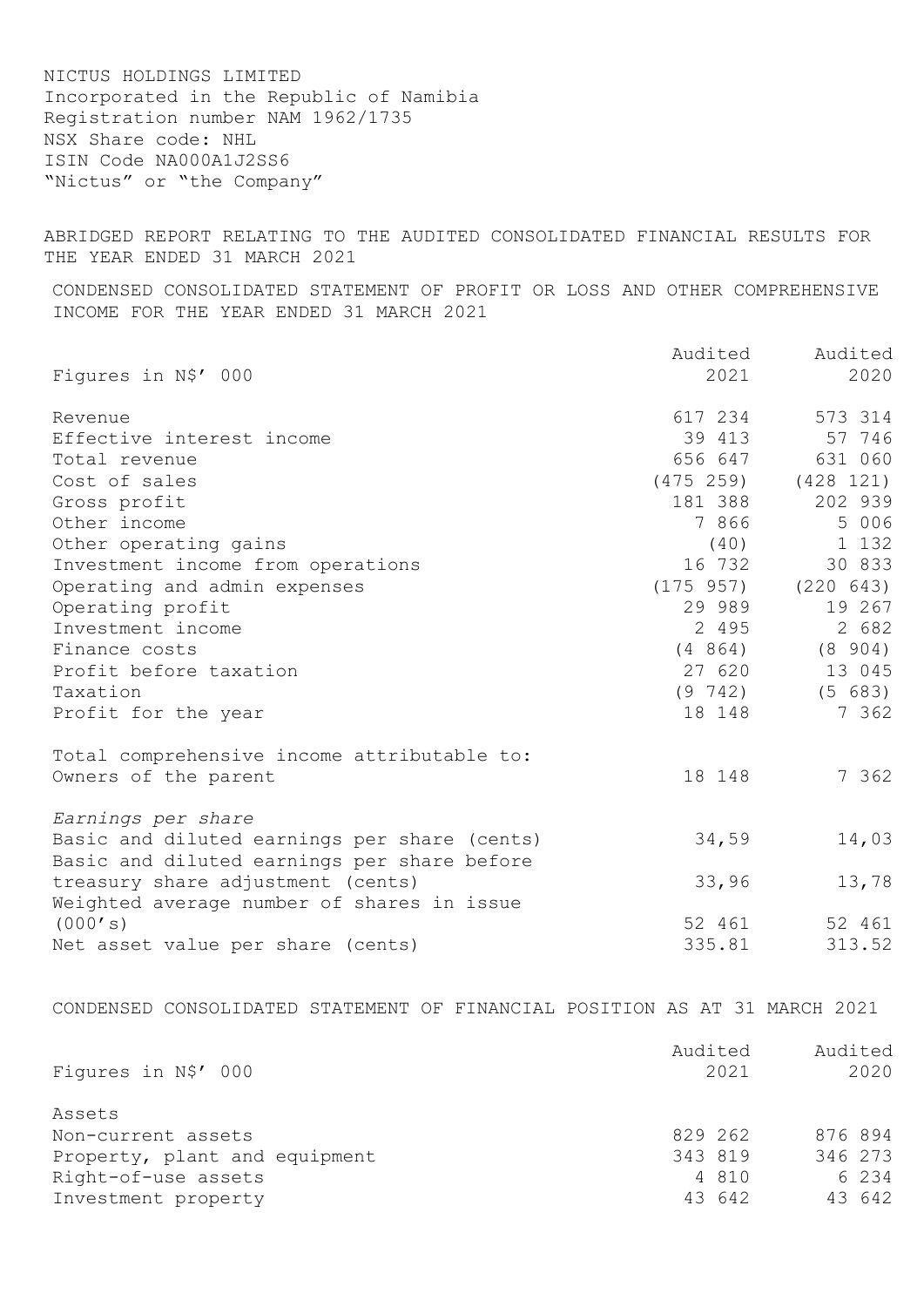| Intangible assets                     |  | 4 707     |           | 3 408   |
|---------------------------------------|--|-----------|-----------|---------|
| Trade and other receivables           |  | 31 652    |           | 10 757  |
| Investments at fair value             |  | 24 048    |           | 13 262  |
| Loans and receivables                 |  | 365 891   |           | 441 112 |
| Deferred tax assets                   |  | 10 693    |           | 12 206  |
| Current assets                        |  | 1 026 249 | 1 133 079 |         |
| Total assets                          |  | 1 855 511 | 2 009 973 |         |
| Equity and liabilities                |  |           |           |         |
| Equity                                |  | 179 470   |           | 167 559 |
| Stated capital                        |  | 129       |           | 129     |
| Total non-distributable reserves      |  | 74399     |           | 74 399  |
| Retained income                       |  | 104 942   |           | 93 031  |
| Liabilities                           |  | 1 676 041 | 1 842 414 |         |
| Non-current liabilities               |  | 142 356   |           | 144 906 |
| Interest-bearing loans and borrowings |  | 100 298   |           | 108 190 |
| Finance lease liabilities             |  | 2 588     |           | 5 179   |
| Deferred tax liabilities              |  | 39 470    |           | 31 537  |
| Current liabilities                   |  | 1 533 685 | 1 697 508 |         |
| Insurance contract liability          |  | 1 432 732 | 1 402 213 |         |
| Other current liabilities             |  | 100 953   |           | 295 295 |
| Total equity and liabilities          |  | 1 855 511 | 2 009 973 |         |

CONDENSED CONSOLIDATED STATEMENT OF CASH FLOWS FOR THE YEAR ENDED 31 MARCH 2021

|                                            | Audited     | Audited     |
|--------------------------------------------|-------------|-------------|
| Figures in N\$' 000                        | 2021        | 2020        |
| Cash flow from operating activities        |             |             |
| Cash generated from operations             | (89 021)    | 116 508     |
| Interest income                            | 2 4 9 5     | 2 685       |
| Finance costs                              | $(4\;376)$  | $(8\ 903)$  |
| Tax paid                                   | (26)        | $(2 \t248)$ |
| Net cash from operating activities         | (91 108)    | 108 039     |
| Cash flows from investing activities       |             |             |
| Purchase of property, plant and equipment  | (2978)      | (9 682)     |
| Sale of property, plant and equipment      | 1 467       | 1 175       |
| Purchase of intangible assets              | (3 197)     | (2 557)     |
| Purchase/sale of investments at fair value | $(10\ 775)$ | 6 133       |
| Increase of loans and receivables          | (3859)      | (6983)      |
| Net cash from investing activities         | (19 342)    | (11 914)    |
| Cash flows from financing activities       |             |             |
| (Repayment of) loans from related parties  |             | (33 910)    |
| (Repayment of) / proceeds from borrowings  | (8645)      | $(8\;583)$  |
| Payment of lease liabilities               | (3 009)     |             |
| Dividends paid                             | (6 413)     | (6 413)     |
| Net cash from financing activities         | (18 067)    | (48906)     |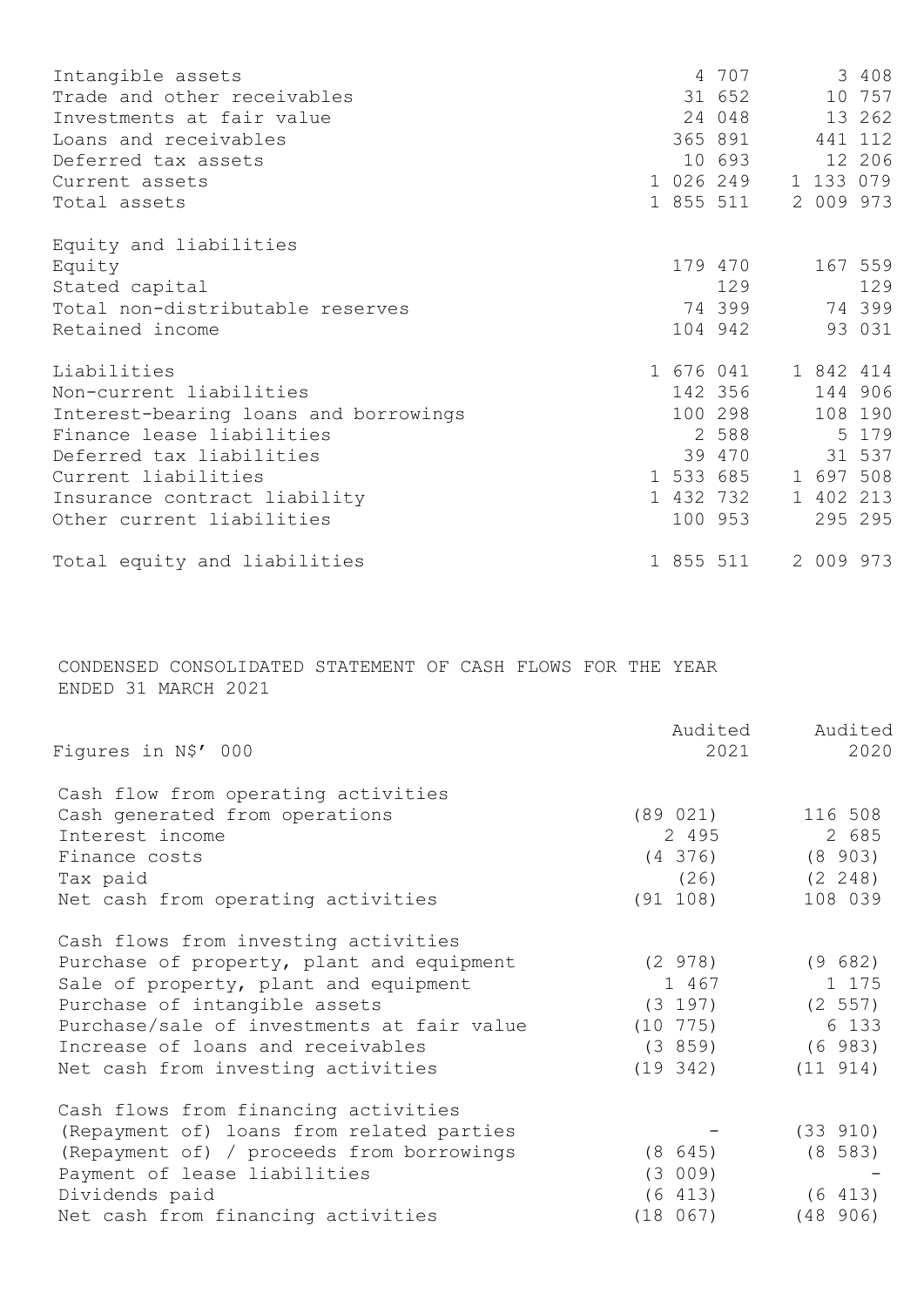Net movement in cash and cash equivalents (128 517) 47 219 Cash and cash equivalents at the beginning of the year 473 669 426 450 Cash and cash equivalents at the end of the 345 152 473 669 year

CONDENSED CONSOLIDATED STATEMENT OF CHANGES IN EQUITY FOR THE YEAR ENDED 31 MARCH 2021

| Figures in N\$'<br>000 (Audited)       | Stated<br>capital | Revaluation<br>reserve | Insurance<br>contingency<br>reserve | Retained<br>earnings | Total<br>Equity |
|----------------------------------------|-------------------|------------------------|-------------------------------------|----------------------|-----------------|
| Audited<br>balance at 31<br>March 2019 | 129               | 58 848                 | 15 551                              | 91 817               | 166 345         |
| Total<br>comprehensive<br>income       |                   |                        |                                     | 7 362                | 7 362           |
| Net Dividends<br>paid                  |                   |                        | $\hspace{0.1mm}-\hspace{0.1mm}$     | (6 148)              | (6 148)         |
| Balance at 31<br>March 2020            | 129               | 58 848                 | 15 551                              | 93 031               | 167 559         |
| Total<br>comprehensive<br>income       |                   |                        |                                     | 18 148               | 18 148          |
| Net dividends<br>paid                  |                   |                        | $\overline{\phantom{m}}$            | (6 237)              | (6 237)         |
| Audited<br>balance at 31<br>March 2021 | 129               | 58 848                 | 15 551                              | 104 942              | 179 470         |

Accounting policies have been applied consistently with those of the prior year. The annual financial statements for the year ended 31 March 2021 have been audited by SGA Chartered Accountants and Auditors, and their unqualified audit opinion is available for inspection at the registered office of the Company.

NOTES TO THE CONDENSED CONSOLIDATED FINANCIAL INFORMATION

1. BASIS OF PREPARATION

The condensed consolidated financial statements have been prepared in accordance with the recognition and measurement requirements of International Financial Reporting Standards, in the manner as required by the Companies Act of Namibia and the Listing Requirements of the Namibian Stock Exchange. The condensed consolidated financial statements should be read in conjunction with the consolidated annual financial statements for the year ended 31 March 2021, which have been prepared in accordance with IFRS.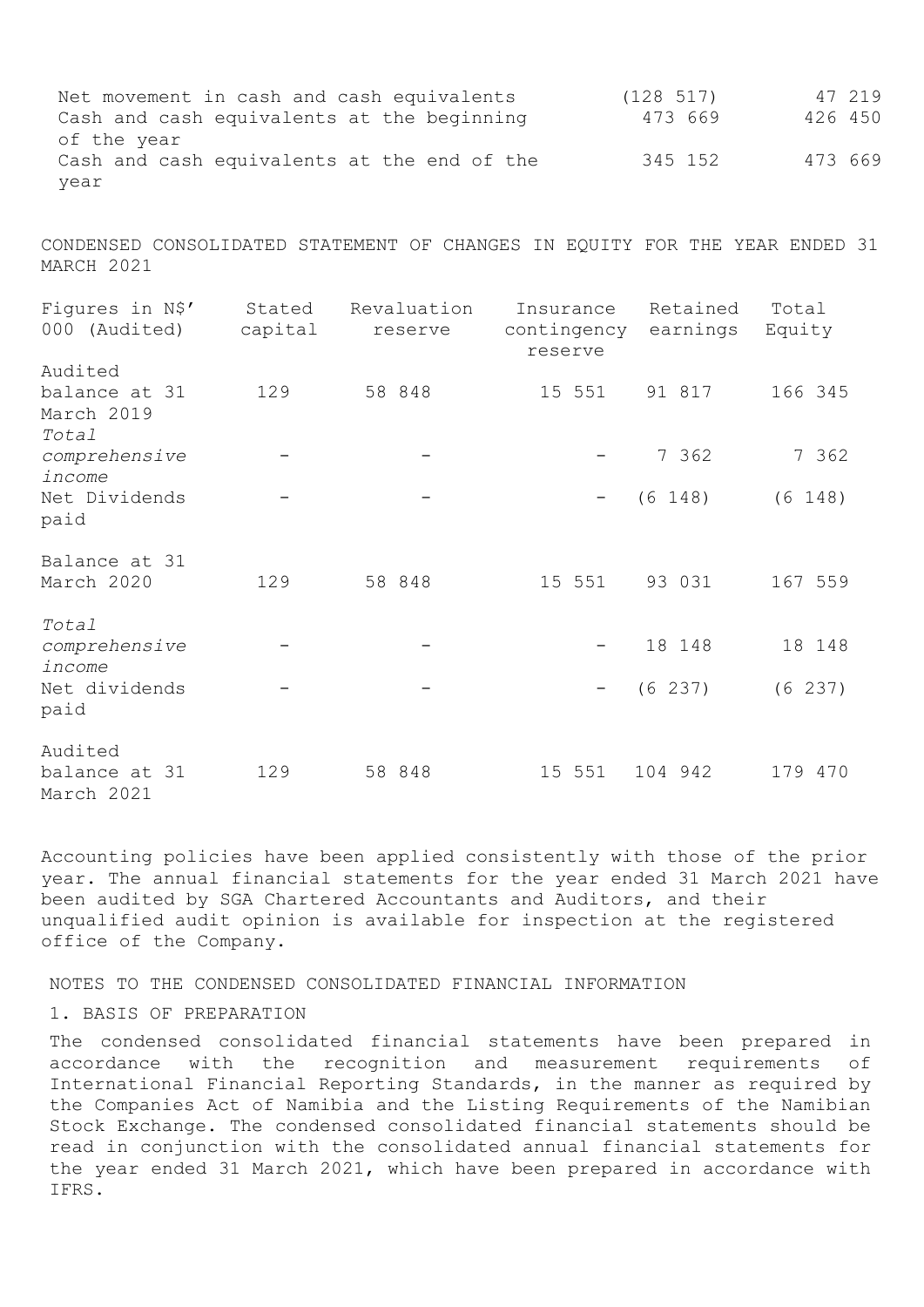The abridged summarised annual financial statements are presented in thousands of Namibia Dollars (N\$' 000) on the historical cost basis, except for financial instruments that are measured at fair value and land and buildings held for administrative purposes which are measured at revalued amounts.

The Group's functional and presentation currency is the Namibia Dollar. The Company's primary listing is on the Namibian Stock Exchange (NSX).

2. RECONCILIATION BETWEEN EARNINGS AND HEADLINE EARNINGS

| Figures in N\$' 000                                                                                        | Audited | 2021         | Audited | 2020        |
|------------------------------------------------------------------------------------------------------------|---------|--------------|---------|-------------|
| Weighted average number of shares in issue for<br>basic, diluted and headline earnings per share<br>(1000) |         | 52 461       |         | 52 461      |
| Profit for the year, net of taxation                                                                       |         | 18 148       |         | 7 362       |
| Loss on disposal of plant and equipment<br>Headline earnings                                               |         | 10<br>18 158 |         | 46<br>7 408 |
| Headline and diluted headline earnings per share<br>(cents)                                                |         | 34,61        |         | 14,12       |
| Headline and diluted headline earnings per share<br>before treasury share adjustment (cents)               |         | 33,98        |         | 13,86       |

3. CONDENSED CONSOLIDATED SEGMENTAL ANALYSIS The basis of segmentation and measurement is consistent with the prior year.

|                                                  | Audited | Audited               |
|--------------------------------------------------|---------|-----------------------|
| Figures in N\$' 000                              | 2021    | 2020                  |
| Segment revenue                                  |         |                       |
| Retail                                           | 578 289 | 528 301               |
| Property companies                               | 21 604  | 24 207                |
| Insurance and finance                            | 111 381 | 127 604               |
| Sub-total                                        | 711 274 | 680 112               |
| Head office and eliminations                     |         | $(54 627)$ $(49 052)$ |
| Total revenue for the year                       | 656 647 | 631 060               |
| Analysis of revenue by product / service         |         |                       |
| Revenue from contracts with customers            |         |                       |
| Sale of goods and rendering of services          | 562 376 | 520 183               |
| Insurance premium income                         | 42 311  | 29 651                |
| Rental income                                    | 1 382   | 2 2 6 4               |
| Finance income                                   | 39 413  | 57 747                |
| Revenue other than from contracts with customers |         |                       |
| Re-insurance income                              | 11 165  | 21 215                |
| Total revenue                                    | 656 647 | 631 060               |
|                                                  |         |                       |

Net profit / (loss) after taxation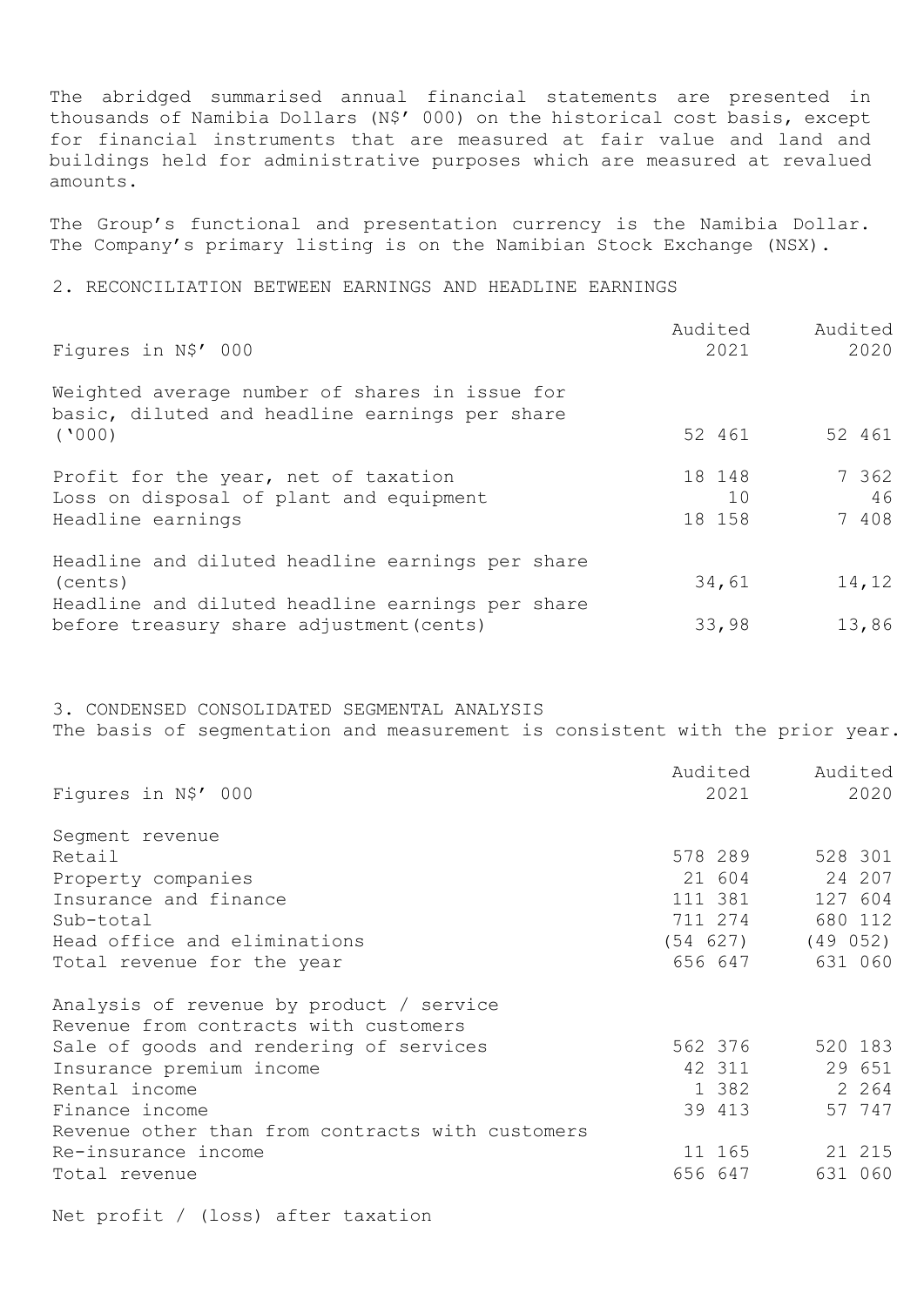| Retail                                       | 10 003    | (12 731)                |
|----------------------------------------------|-----------|-------------------------|
| Property companies                           | 4 0 9 1   | (1 289)                 |
| Insurance and finance                        | 26 924    | 31 327                  |
| Sub-total                                    | 41 018    | 17 307                  |
| Head office and eliminations                 | (22870)   | $(9\ 945)$              |
| Total profit for the year                    | 18 148    | 7 362                   |
| Segment assets                               |           |                         |
| Retail                                       | 298 856   | 247 944                 |
| Property companies                           | 393 080   | 390 489                 |
| Insurance and finance                        | 1 554 030 | 1 720 668               |
| Sub-total                                    | 2 245 966 | 2 359 101               |
| Head office and eliminations                 |           | $(390 455)$ $(349 128)$ |
| Total as per statement of financial position | 1 855 511 | 2 009 973               |
| Segment liabilities                          |           |                         |
| Retail                                       | 203 411   | 208 702                 |
| Property companies                           | 290 297   | 291 480                 |
| Insurance and finance                        | 1 507 771 | 1 661 733               |
| Sub-total                                    | 2 001 479 | 2 161 915               |
| Head office and eliminations                 | (325 438) | (319 501)               |
| Total as per statement of financial position | 1 676 041 | 1 842 414               |

4. DIRECTORS' RESPONSIBILITY

The directors take full responsibility for the preparation of the summarised annual financial statements, and that the financial information has been correctly extracted from the underlying audited annual financial statements for the year ended 31 March 2021.

5. FAIR VALUE HIERARCHY

For financial instruments recognised at fair value, disclosure is required of a fair value hierarchy which reflects the significance of the inputs used to make the measurements. Level 1 represents those assets that are measured using unadjusted quoted prices for identical assets. Level 2 applies inputs other than quoted prices that are observable for the assets either directly (as prices) or indirectly (derived from prices). Level 3 applies inputs that are not based on observable market data.

|                           | Audited   |        | Audited   |        |
|---------------------------|-----------|--------|-----------|--------|
| Figures in N\$' 000       |           | 2021   |           | 2020   |
| Level 1                   |           |        |           |        |
| Listed equity investments |           | 2 658  |           | 2 692  |
| Debt investments          |           | 23 803 |           | 12 994 |
|                           |           | 26 461 |           | 15 686 |
| Level 2                   |           |        |           |        |
| Land                      |           | 94 075 |           | 94 075 |
| Buildings                 | 233 041   |        | 233 083   |        |
| Investment property       |           | 43 642 |           | 43 642 |
| Loans and receivables     | 556 300   |        | 552 441   |        |
| Re-insurance asset        | 193 698   |        | 188 724   |        |
|                           | 1 120 756 |        | 1 111 965 |        |

Financial assets by category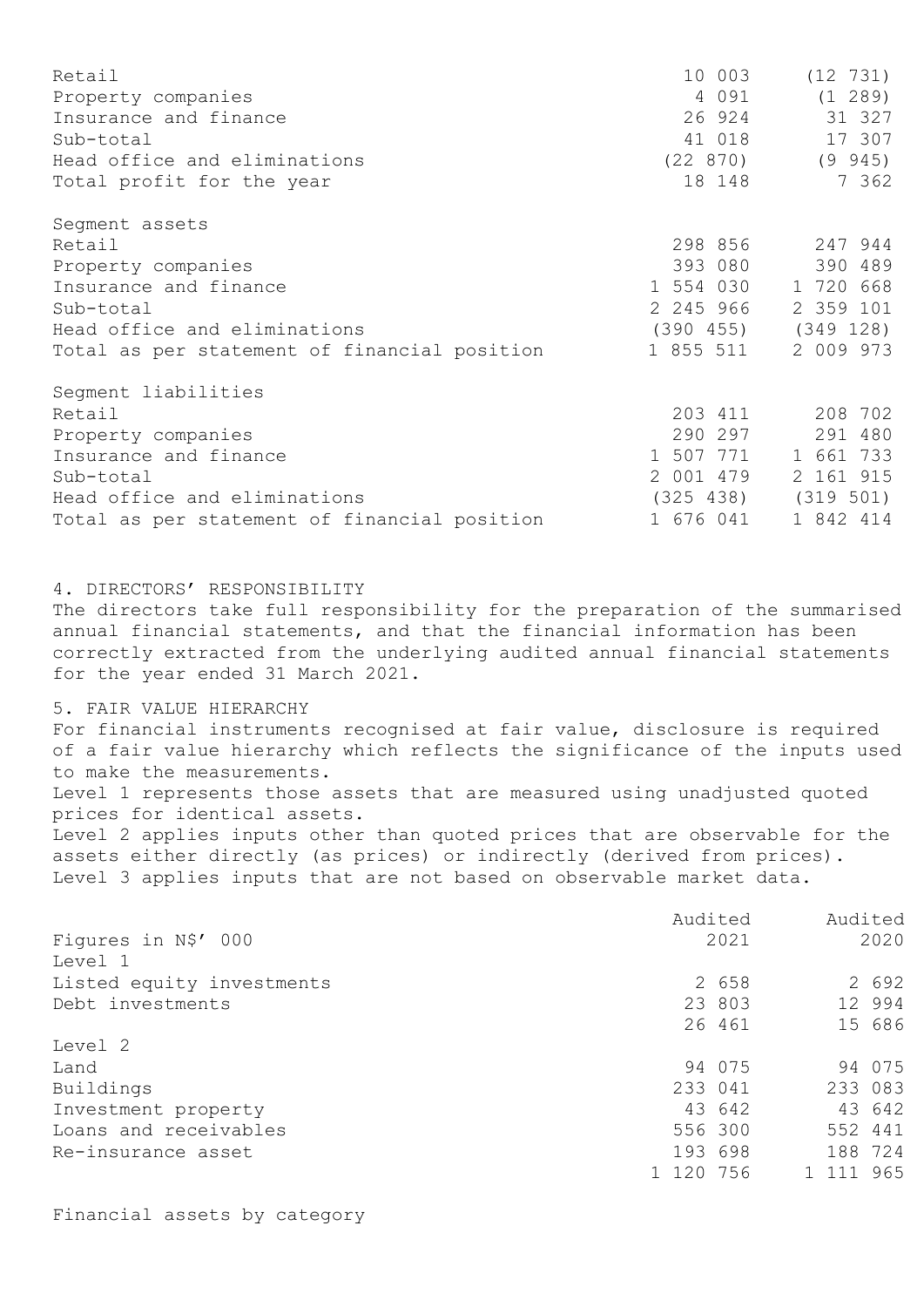|                                                |           | Fair value<br>through |         |           |         |
|------------------------------------------------|-----------|-----------------------|---------|-----------|---------|
|                                                | Amortised | profit or             |         |           |         |
| Figures in N\$' 000 (Audited)<br>31 March 2021 | cost      | loss                  |         | Total     |         |
| Investments at fair value                      |           |                       | 26 461  |           | 26 461  |
| Cash and cash equivalents                      | 345 152   |                       |         |           | 345 152 |
| Loans receivable                               | 556 300   |                       |         |           | 556 300 |
| Trade and other receivables                    | 198 379   |                       |         |           | 198 379 |
| Re-insurance assets                            |           |                       | 193 698 |           | 193 698 |
|                                                | 1 099 831 |                       | 220 159 | 1 319 990 |         |
| 31 March 2020                                  |           |                       |         |           |         |
| Investments at fair value                      |           |                       | 15 686  |           | 15 686  |
| Cash and cash equivalents                      | 473 669   |                       |         |           | 473 669 |
| Loans receivable                               | 552 441   |                       |         |           | 552 441 |
| Trade and other receivables                    | 198 829   |                       |         |           | 198 829 |
| Re-insurance assets                            |           |                       | 188 724 |           | 188 724 |
|                                                | 1 224 939 |                       | 204 410 | 1 429 349 |         |
| Financial liabilities by category              |           |                       |         |           |         |
|                                                | Amortised |                       |         |           |         |
| Figures in N\$' 000 (Audited)<br>31 March 2021 | cost      | Leases                |         | Total     |         |
| Trade and other payables                       | 62 283    |                       |         |           | 62 283  |
| Borrowings                                     | 135 059   |                       |         |           | 135 059 |
| Finance lease liabiities                       |           |                       | 5 0 8 2 | 5         | 082     |
| Insurance contract liabilities                 | 1 432 732 |                       |         | 1 432 732 |         |
|                                                | 1 630 074 |                       | 5 082   | 1 635 156 |         |

| 31 March 2020                  |           |                          |           |
|--------------------------------|-----------|--------------------------|-----------|
| Trade and other payables       | 255 805   | $\sim$                   | 255 805   |
| Borrowings                     | 151 251   | $\overline{\phantom{a}}$ | 151 251   |
| Finance lease liabiities       |           | 7547                     | 7547      |
| Insurance contract liabilities | 1 402 219 | $\sim$                   | 1 402 219 |
|                                | 1 801 722 | 7547                     | 1 809 269 |

## 6. DIRECTORS' COMMENTARY

The retail segment had a very good recovery from the past years and was profitable for the year under review. Long term strategies set in the past 3-5 years started realising and we are confident that these will work through in future. Repositioning within the subsidiaries and sound relationships and alignment with suppliers remained a key success factor and we are grateful for the results achieved.

The insurance and finance segment once again contributed significantly to the results of the Group. Although investment margins were under pressure and an increase in insurance claims and endorsements was experienced, the segment remained well positioned to absorb the afore mentioned. Our insurance product proved that with unique risk management of our policyholders, synergies could be achieved for both the insurer and insured through this tough time.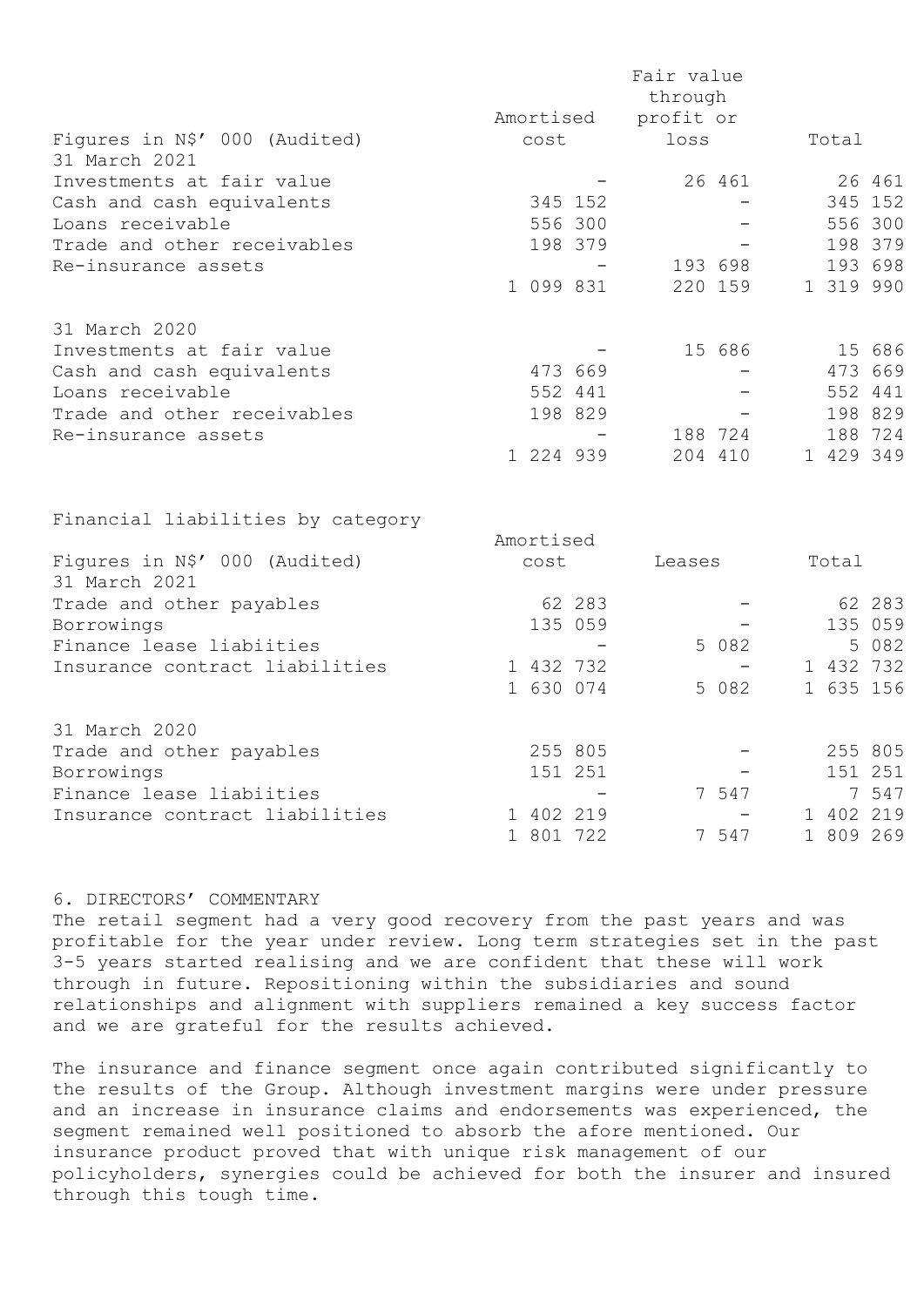We were forced by a phenomenon beyond our modern-day knowledge and experience to become more adaptable. This is one of the key things that helped us through the past year. In looking back over a number of years, since the takeover of Trentyre, the withdrawal of General Motors and the recession, we were well positioned to adapt to the changing environments. Management did not shy away from any challenge and when needed, adapted daily in their approaches, plans and decisions.

The result: we did not let one of the biggest crises in the history of mankind go to waste. We grew stronger, more efficient, were resilient in our approach and adapted when needed. Led from the front and took ownership by being proactive. We were able to realise more than double our profit of the previous year.

7. EVENTS AFTER THE REPORTING PERIOD The directors are not aware of any material events which occurred after the reporting date and up to the date of this report.

## 8. DIVIDENDS

The final dividend of 18 cents per share (N\$ 9,6 million) was approved by the Board on 15 June 2021 in respect of the year ended 31 March 2021. The dividend will be declared out of retained earnings. The dividend has not been provided for, and there are no accounting implications for the current financial year.

| Last date to trade ordinary shares "cum" dividend 16 July 2021 |              |  |
|----------------------------------------------------------------|--------------|--|
| Ordinary shares trade "ex" dividend                            | 19 July 2021 |  |
| Record date                                                    | 23 July 2021 |  |
| Payment/ issue date                                            | 26 July 2021 |  |

The non-residents' shareholders tax varies according to applicable legislation.

REGISTERED OFFICE 1st Floor, Nictus Buildings 140 Mandume Ndemufayo Avenue, Windhoek P.O. Box 755, Windhoek, Namibia

TRANSFER AND COMPANY SECRETARY Veritas Board of Executors (Proprietary) Limited 1st Floor, Nictus Building 140 Mandume Ndemufayo Avenue, Windhoek P.O. Box 755, Windhoek, Namibia